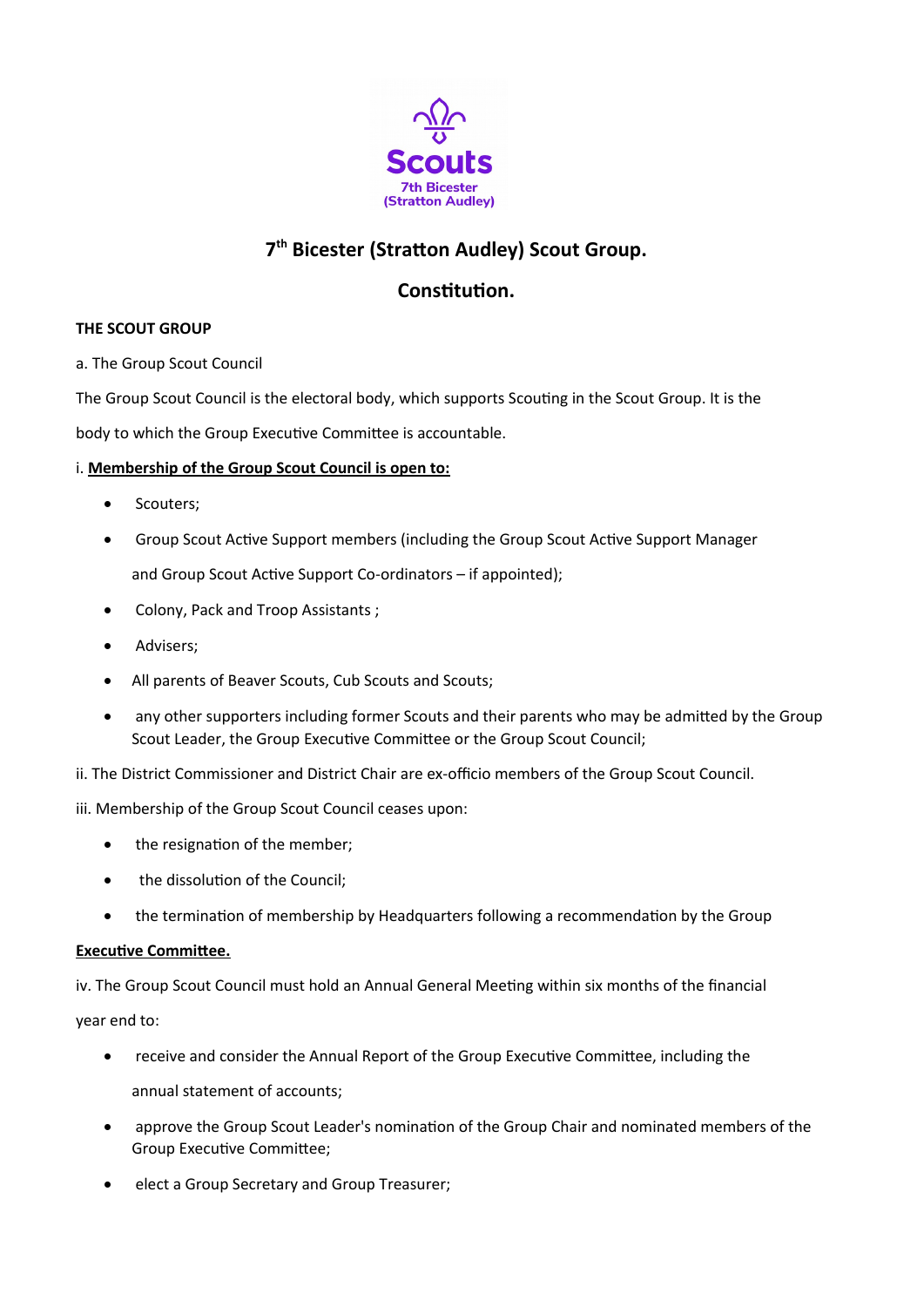- elect certain members of the Group Executive Committee;
- appoint an auditor or independent examiner or scrutineer as required.
	- b. The Group Executive Committee

i. The Executive Committee exists to support the Group Scout Leader in meeting the

responsibilities of their appointment.

ii. Members of the Executive Committee must act collectively as charity Trustees of the Scout Group, and in the best interests of its members.

Comply with the Policy, Organisation and Rules of The Scout Association

Protect and maintain any property and equipment owned by and/or used by the Group

Manage the Group finances.

Provide insurance for people, property and equipment.

#### **The Scout Group**

- Provide sufficient resources for Scouting to operate. This includes, but is not limited to, supporting recruitment, other adult support, and fundraising activities.
- Promote and support the development of Scouting in the local area.
- Manage and implement the Safety Policy locally
- Ensure that a positive image of Scouting exists in the local community.
- Appoint and manage the operation of any sub-Committees, including appointing a Chair to lead the sub-Committees.
- Ensure that Young People are meaningfully involved in decision making at all levels within the Group
- The opening, closure and amalgamation of Sections in the Group as necessary
- The Executive Committee must also:

 Appoint Administrators, Advisers, and Co-opted members of the Executive Committee Approve the Annual Report and Annual Accounts after their examination by an appropriate auditor, independent examiner or scrutineer.

 Present the Annual Report and Annual Accounts to the Scout Council at the Annual General Meeting; file a copy with the District Executive Committee.

Maintain confidentiality with regard to appropriate Executive Committee business.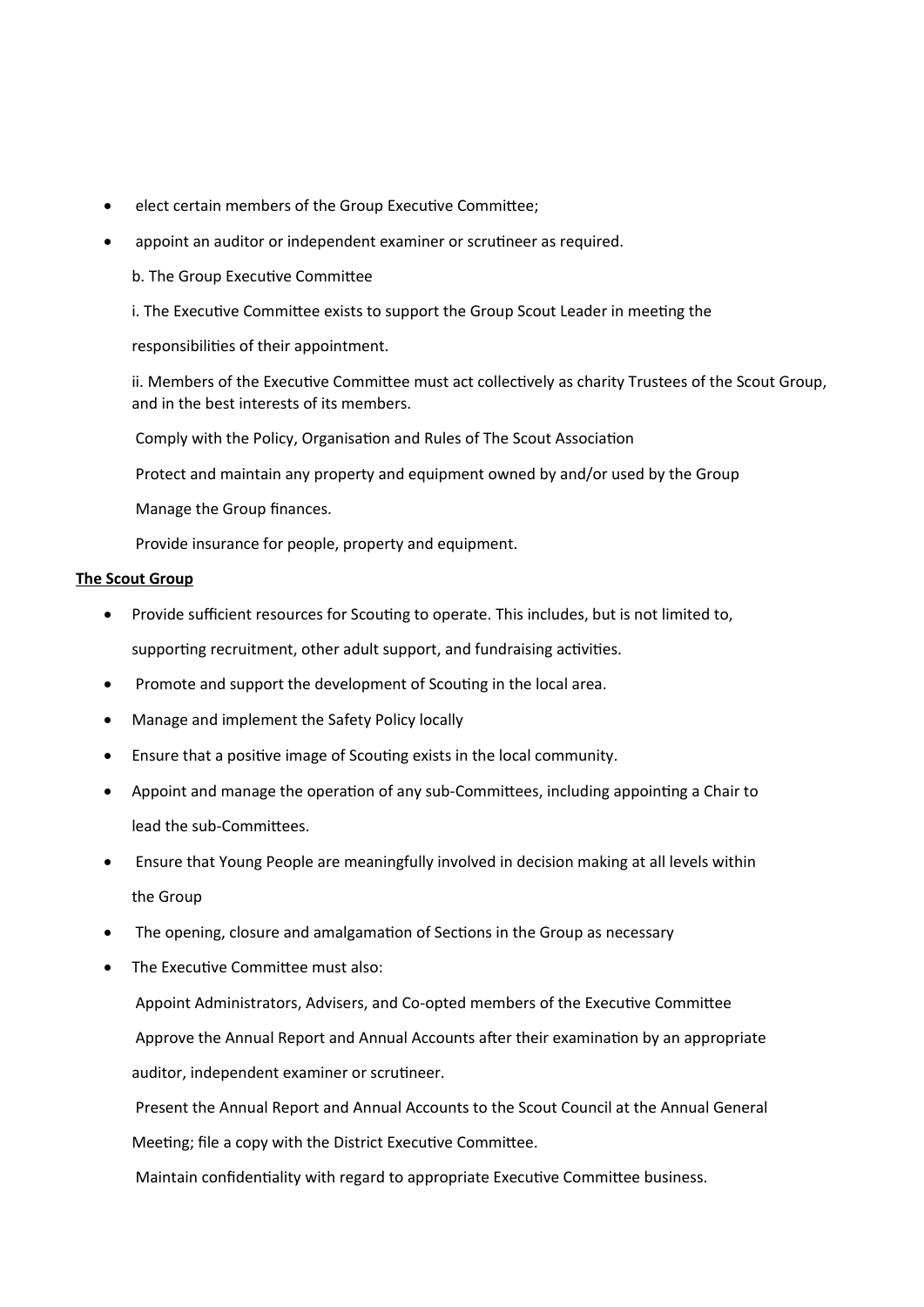iii. The Group Executive Committee consists of:

#### **Ex-officio Members**

- 1. The Group Chair;
- 2. The Group Secretary;
- 3. The Group Treasurer;
- 4. The Group Scout Leader;
- 5. The Assistant Group Scout Leader;

Scout Leader expressly indicating to the AGM (in writing or orally at the meeting) that they

are willing to perform such a function);

All Section Leaders (i.e. individuals holding a Beaver Scout Leader, Cub Scout Leader or

Scout Leader role) subject to that Section Leader expressly indicating to the AGM (in writing

or orally at the meeting) that they are willing to perform such a function.

#### **Elected Members**

- 1. persons elected at the Group Annual General Meeting;
- 2. these should normally be four to six in number;
- 3. the actual number must be the subject of a resolution by the Group Scout Council.
- 4. Nominated Members
- 5. persons nominated by the Group Scout Leader;
- 6. the nominations must be approved at the Group Annual General Meeting; the number of

nominated members must not exceed the number of elected members.

#### Right of Attendance

the District Commissioner and the District Chair have the right of attendance at meetings of

the Group Executive Committee.

#### iv. Additional Requirements for sub-Committees:

- 1. sub-Committees consist of members nominated by the Committee.
- 2. The Group Scout Leader and the Group Chair will be ex-officio members of any subCommittee of the Group Executive Committee.
- 3. Any fundraising committee must include at least two members of the Group Executive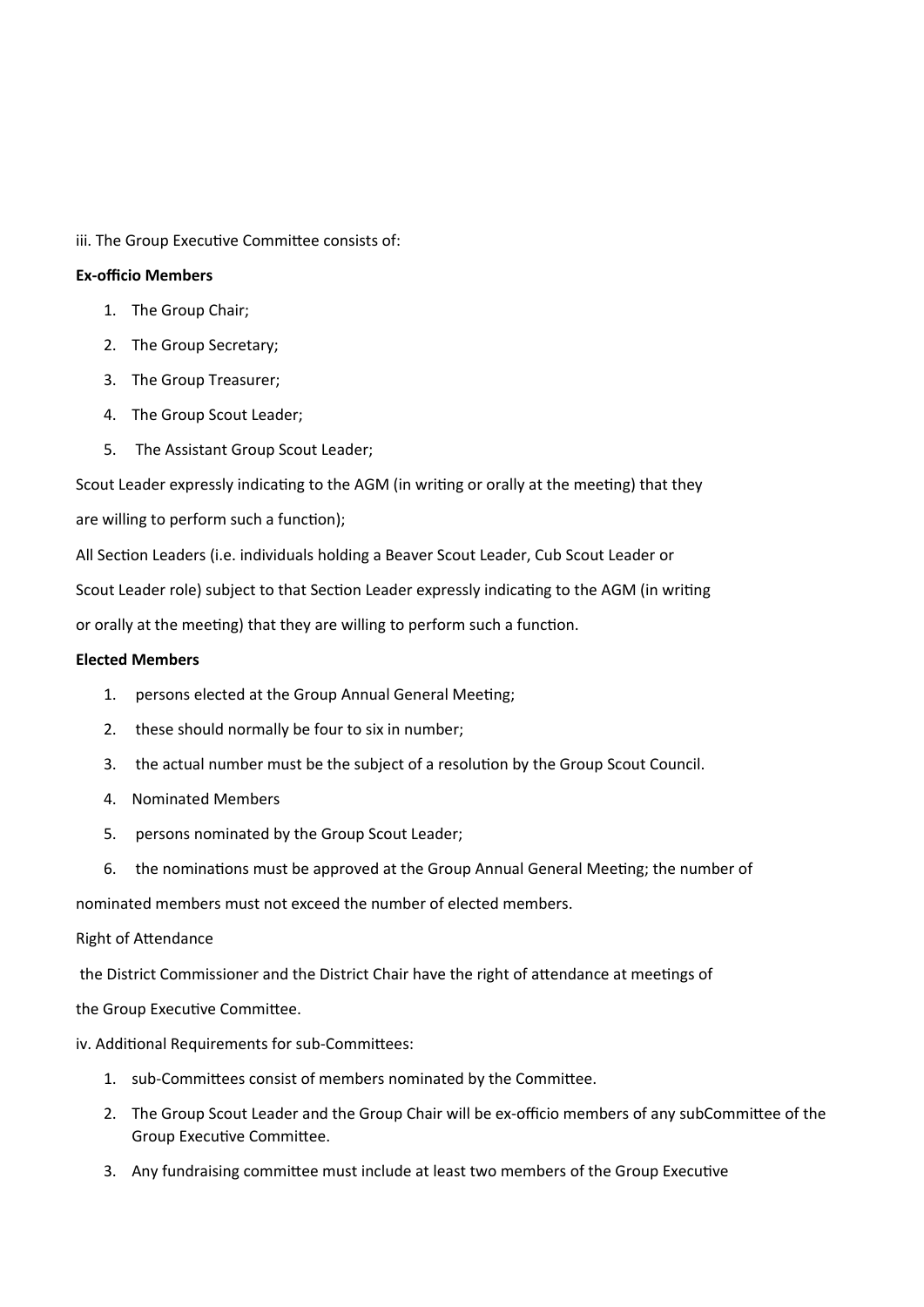4. Committee. No Section Leader or Assistant Leader may serve on such a fundraising subCommittee. v. Additional Requirements for Charity Trustees:

- 1. All ex-officio, elected, nominated and co-opted members of the Group Executive Committee are Charity Trustees of the Scout Group.
- 2. Only persons aged 18 and over may be full voting members of the Group Executive Committee because of their status as Charity Trustees (however the views of young people in the Group must be taken into consideration).
- 3. Certain people are disqualified from being Charity Trustees by virtue of the Charities Acts. (See POR rule 13.1)
- 4. Charity Trustees are responsible for ensuring compliance with all relevant legislation including the Data Protection Act 2018.
- c. The Group Scouters' Meeting

i. Membership of the Group Scouters' Meeting consists of the Group Scout Leader as chair, all Section Leaders and Assistant Leaders and the Group Scout Active Support Manager. Explorer Scout Leaders may be included if stated in the partnership agreement.

ii. The role of the Group Scouters' Meeting is to:

- consider the well-being and development of each Member of the Group;
- ensure the progress of each Member through the programme;
- plan and co-ordinate all the Group's activities;
	- to keep the Group Executive Committee advised of the financial and other resource requirements of the training programme.
- d. Conduct of Meetings

i. Only members as defined above may vote in meetings of the Group Scout Council and the Group Executive Committee.

ii. Decisions are made by a majority of votes cast by those present at the meeting. In the event of an equal number of votes being cast on either side the chair does not have a casting vote and the matter is taken not to have been carried.

iii. The Group Scout Council must make a resolution defining a quorum for meetings of the Group Scout Council and the Group Executive Committee and its sub-Committees